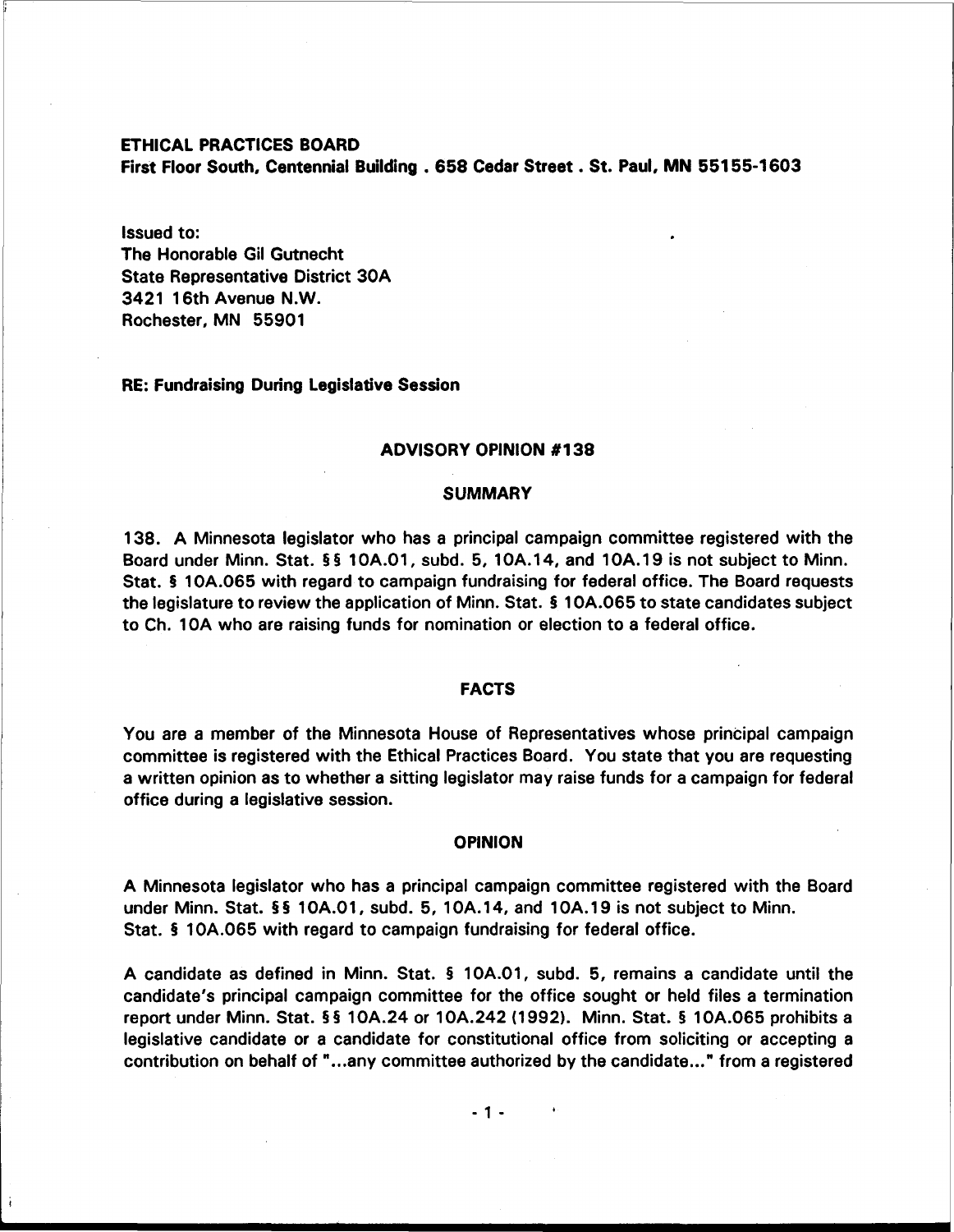lobbyist, a political committee (other than a political party unit), or a political fund during a regular session of the legislature. However, in light of court decisions such as Weber v. Heaney, 995 F.2d 872 (8th Cir. 1993), concluding that federal law preempts state laws governing fundraising by candidates for federal office, the Board concludes that Minn. Stat. § 10A.065 applies to all committees of a sitting legislator except for a committee for election to federal office. The Board requests the legislature to review the application of Minn. Stat. § 10A.065 to state candidates subject to Ch. 10A who are raising funds for nomination or election to a federal office.

Issued: Sebruary 22, 1994

Vanne Owens Hayes, Chair **Ethical Practices Board** 

# PERTINENT STATUTES

Minn. Stat. § 10A.01 provides:

Subd. 5. Candidate. "Candidate means an individual who seeks nomination or election to any statewide or legislative office for which reporting is not required under federal laws. The term candidate shall also include an individual who seeks nomination or election to supreme court, court of appeals, or district court judgeships of the state. An individual shall be deemed to seek nomination or election if the individual has taken the action necessary under the law of the state of Minnesota to qualify for nomination or election, has received contributions or made expenditures in excess of \$100, or has given implicit or explicit consent for any other person to receive contributions or make expenditures in excess of \$100, for the purpose or bringing about the individual's nomination or election. A candidate remains a candidate until the candidate's principal campaign committee is dissolved as provided in section 10A.24.

## Minn. Stat. § 10A.065 provides:

Subdivision 1. Registered lobbyist contributions; legislative session. A candidate for the legislature or for constitutional office, a candidate's principal campaign committee. any other political committee with the candidate's name or title, any committee authorized by the candidate, . . . shall not solicit or accept a contribution on behalf of a candidate's principal campaign committee, any other political committee with the candidate's name or title, any committee authorized by the candidate, . . . from a registered lobbyist, political committee, or political fund during a regular session of the legislature.